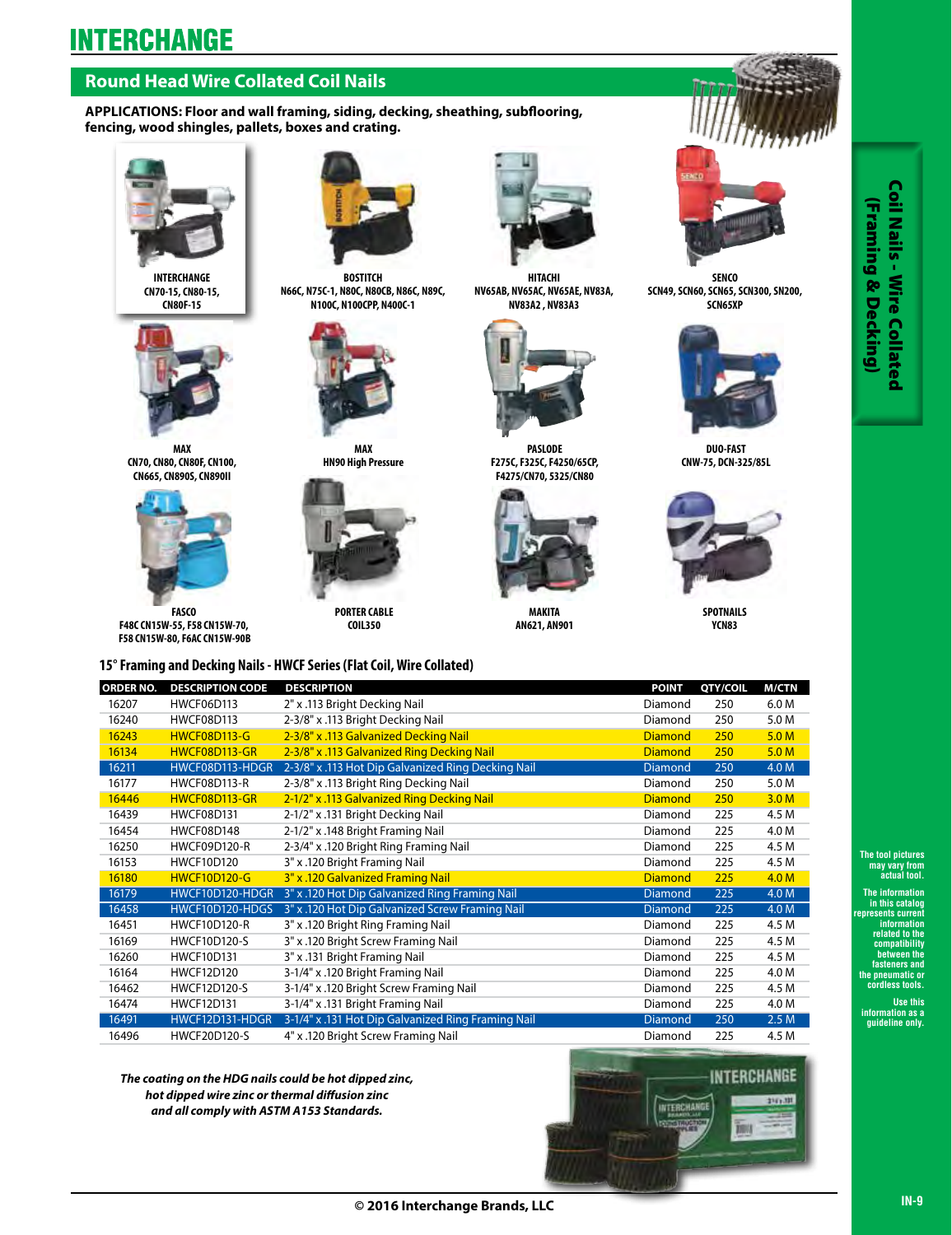## **Round Head Wire Collated Coil Nails**

## **APPLICATIONS: Pallet, box, fence and crate assembly and repair.**



**INTERCHANGE CN55-15, CN70-15, CN80-15**



**MAX CN55, CN70, CN80, CN80F, CN100**



**BOSTITCH N57C, N58C-1, N63CP, N64CP, N70C, N70CB, N80CB, N100C**



**SENCO PalletPro 57, 57FXP, 70, 90 PalletPro 100, 100XP, 130, SCN49, SCN56, SCN60, SCN60XP, SCN65, SCN65XP, SCN70**



**FASCO F5 CN15W-65, F5 CN15W-65SK, F5 CN15W-90, F6AC CN15W-90B, F48C CN15W-55, F58 CN15W-70, F58 CN15W-80, R5 CN15W-65**



**MAGNUM WCP-57, WCP-57AE, WCP-64, WCP-70**



#### **15° Pallet Nails - HWCF Series (Flat Coil, Wire Collated) 8.0 Pitch - for CN70, CN80 and similar models**

| ORDER NO. | <b>DESCRIPTION CODE</b> | <b>TOOL</b> | <b>DESCRIPTION</b>              | <b>POINT</b>         | QTY/COIL | <b>M/CTN</b> |
|-----------|-------------------------|-------------|---------------------------------|----------------------|----------|--------------|
| 16181     | HWCF05D092-SBC          | <b>CN70</b> | 1-3/4" x .092 Bright Screw Nail | <b>Blunt Chisel</b>  | 300      | 9.0 M        |
| 16182     | HWCF05D092-SBD          | <b>CN70</b> | 1-3/4" x .092 Bright Screw Nail | <b>Blunt Diamond</b> | 300      | 9.0 M        |
| 16744     | HWCF06D092-SBC          | <b>CN70</b> | 2" x .092 Bright Screw Nail     | <b>Blunt Chisel</b>  | 300      | 9.0 M        |
| 16183     | HWCF06D092-SBD          | <b>CN70</b> | 2" x .092 Bright Screw Nail     | <b>Blunt Diamond</b> | 300      | 9.0 M        |
| 16184     | HWCF07D092-SBC          | <b>CN70</b> | 2-1/4" x .092 Bright Screw Nail | <b>Blunt Chisel</b>  | 300      | 9.0 M        |
| 16185     | HWCF07D092-SBD          | <b>CN70</b> | 2-1/4" x .092 Bright Screw Nail | <b>Blunt Diamond</b> | 300      | 9.0 M        |
| 16230     | HWCF04D099-SBC          | <b>CN70</b> | 1-1/2" X .099 Bright Screw Nail | <b>Blunt Chisel</b>  | 300      | 7.2M         |
| 16110     | HWCF05D099-SBC          | <b>CN70</b> | 1-3/4" x .099 Bright Screw Nail | <b>Blunt Chisel</b>  | 300      | 9.0 M        |
| 16111     | HWCF05D099-SBD          | <b>CN70</b> | 1-3/4" x .099 Bright Screw Nail | <b>Blunt Diamond</b> | 300      | 9.0 M        |
| 16115     | HWCF06D099-SBC          | <b>CN70</b> | 2" x .099 Bright Screw Nail     | <b>Blunt Chisel</b>  | 300      | 9.0 M        |
| 16116     | HWCF06D099-SBD          | <b>CN70</b> | 2" x .099 Bright Screw Nail     | <b>Blunt Diamond</b> | 300      | 9.0 M        |
| 16120     | HWCF07D099-SBC          | <b>CN70</b> | 2-1/4" x .099 Bright Screw Nail | <b>Blunt Chisel</b>  | 300      | 9.0 M        |
| 16119     | HWCF07D099-SBD          | <b>CN70</b> | 2-1/4" x .099 Bright Screw Nail | <b>Blunt Diamond</b> | 300      | 9.0 M        |
| 16125     | HWCF08D099-SBC          | <b>CN70</b> | 2-1/2" x .099 Bright Screw Nail | <b>Blunt Chisel</b>  | 300      | 9.0 M        |
| 16128     | HWCF08D099-SBD          | <b>CN70</b> | 2-1/2" x .099 Bright Screw Nail | <b>Blunt Diamond</b> | 300      | 9.0 M        |
| 16251     | HWCF09D099-SBC          | <b>CN70</b> | 2-3/4" x .099 Bright Screw Nail | <b>Blunt Chisel</b>  | 300      | 5.0 M        |
| 16254     | HWCF09D099-SBD          | <b>CN70</b> | 2-3/4" x .099 Bright Screw Nail | <b>Blunt Diamond</b> | 300      | 5.0 M        |
| 16141     | HWCF07D113-SBC          | <b>CN70</b> | 2-1/4" x .113 Bright Screw Nail | <b>Blunt Chisel</b>  | 250      | 9.0 M        |
| 16186     | HWCF07D113-SBD          | <b>CN70</b> | 2-1/4" x .113 Bright Screw Nail | <b>Blunt Diamond</b> | 250      | 9.0 M        |
| 16237     | HWCF08D113-SBC          | <b>CN70</b> | 2-1/2" X .113 Bright Screw Nail | <b>Blunt Chisel</b>  | 300      | 6.0 M        |
| 16138     | HWCF08D113-SBD          | <b>CN70</b> | 2-1/2" x .113 Bright Screw Nail | <b>Blunt Diamond</b> | 300      | 6.0 M        |

#### **15° Pallet Nails - HWCF Series (Flat Coil, Wire Collated) 6.8 Pitch for CN55 and similar models**

| <b>ORDER NO.</b> | <b>DESCRIPTION CODE</b> | <b>TOOL</b> | <b>DESCRIPTION</b>                           | <b>POINT</b>         | QTY/COIL | <b>M/CTN</b> |
|------------------|-------------------------|-------------|----------------------------------------------|----------------------|----------|--------------|
| 16714            | HWCF04D092-SBC-X        | CN55        | 1-1/2" x .092 Bright Screw Nail              | <b>Blunt Chisel</b>  | 300      | 9.0 M        |
| 16486            | HWCF05D086-SBC          | <b>CN55</b> | 1-3/4" x .086 Bright Screw Nail, Large Head* | <b>Blunt Chisel</b>  | 350      | 14.0 M       |
| 16095            | HWCF05D086-SBD          | <b>CN55</b> | 1-3/4" x .086 Bright Screw Nail, Large Head* | <b>Blunt Diamond</b> | 350      | 14.0 M       |
| 16087            | HWCF05D092-SBC-X        | <b>CN55</b> | 1-3/4" x .092 Bright Screw Nail, Large Head* | <b>Blunt Chisel</b>  | 300      | 9.0 M        |
| 16088            | HWCF05D092-SBD-X CN55   |             | 1-3/4" x .092 Bright Screw Nail, Large Head* | <b>Blunt Diamond</b> | 300      | 9.0 M        |
| 16098            | HWCF06D086-SBC-X CN55   |             | 2" x .086 Bright Screw Nail, Large Head*     | <b>Blunt Chisel</b>  | 300      | 9.0 M        |
| 16093            | HWCF06D092-SBC-X        | CN55        | 2" x .092 Bright Screw Nail, Large Head*     | <b>Blunt Chisel</b>  | 300      | 9.0 M        |
| 16094            | HWCF06D092-SBD-X CN55   |             | 2" x .092 Bright Screw Nail, Large Head*     | <b>Blunt Diamond</b> | 300      | 9.0 M        |
| 16097            | HWCF07D092-SBC-X        | CN55        | 2-1/4" x .092 Bright Screw Nail, Large Head* | <b>Blunt Chisel</b>  | 300      | 9.0 M        |

6.8 pitch is the standard for nails .090 and smaller; nails larger than .090 are 8.0 pitch, but they can be special ordered with a 6.8 pitch. Items designated with a -X in the Description Codes above are special order 6.8 pitch nails.

**\*The heads on the large head nails are 5.7mm**

## **These INTERCHANGE**

**nails are designed to fit the brands of tools shown. Not all tools accept the full range of fastener sizes listed. Refer to the tool model's specifications for the fastener size rnmendations IN-100 COIL NAMERICH:**<br>INTERCH:<br>INTERCH:<br>INSTAND to the the tools as a control to the tools of the control of the control of the control of the community of the community of a community of a community of a control of the

**Additional sizes may be available.** 

**Some of the items may be available by special order only. For information,** 

**contact your INTERCHANGE Brands representative.**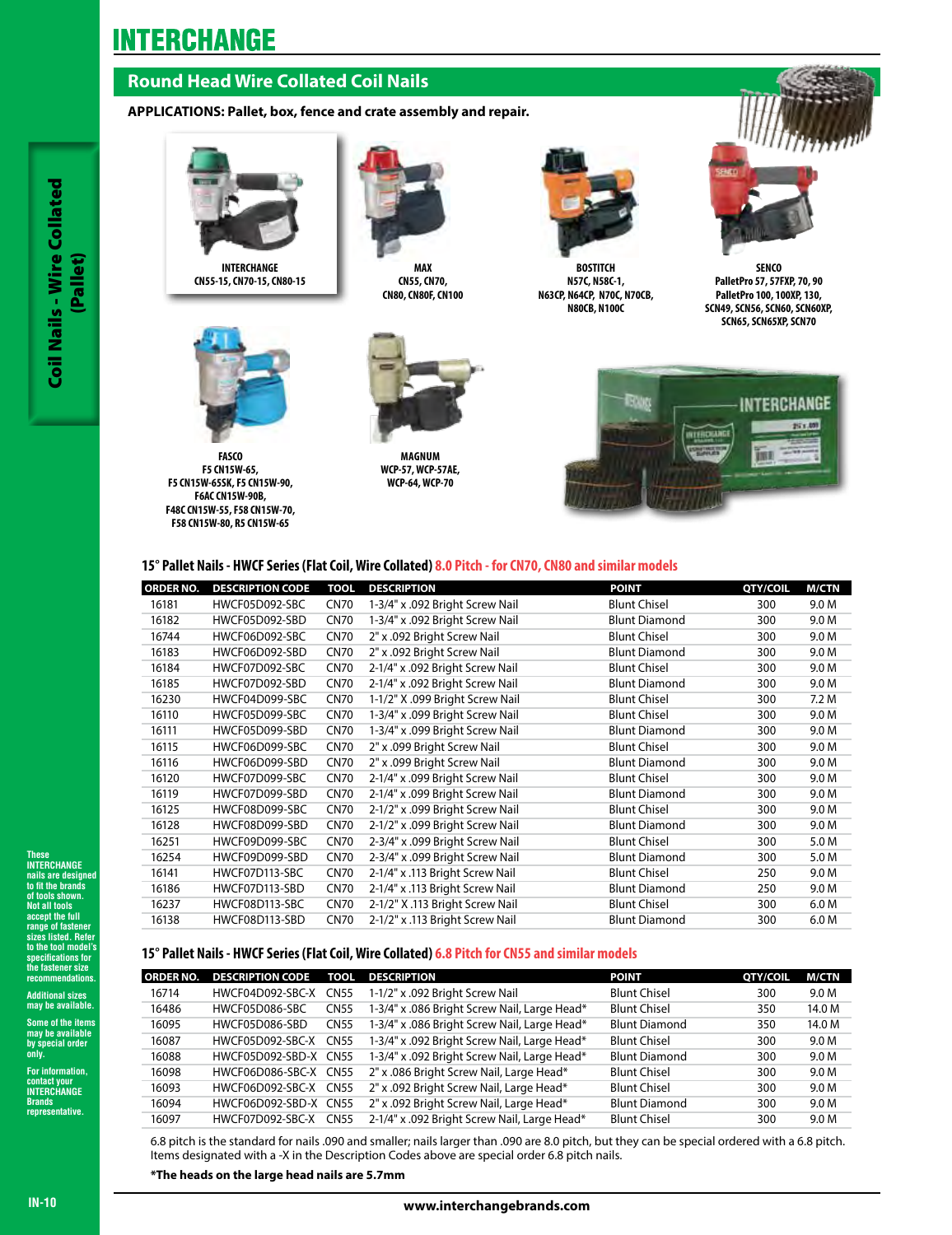## **Round Head Wire Collated Coil Nails**

**APPLICATIONS: Pallets, crating, subflooring, siding, wall and roof sheathing, decking, shingles and fencing.**







**BOSTITCH N50C, N55C, N64C, N65C, N65CP, N65CP-1, N65CP-2**



**SENCO SCN55S**



**MAX CN550S**



**VCN50**

**15° Mini Nails - HWCC Series (Cone Coil, Wire Collated)**

|       | <b>ORDER NO. DESCRIPTION CODE</b> | <b>DESCRIPTION</b>                 | <b>POINT</b>   | QTY/COIL | M/CTN             |
|-------|-----------------------------------|------------------------------------|----------------|----------|-------------------|
| 16305 | HWCC03D083                        | 1-1/4" x .083 Bright Nail          | Diamond        | 350      | 16.0 M            |
| 16306 | <b>HWCC03D083-R</b>               | 1-1/4" x .083 Bright Ring Nail     | Diamond        | 350      | 16.0 M            |
| 16307 | HWCC03D083-S                      | 1-1/4" x .083 Bright Screw Nail    | Diamond        | 350      | 16.0 M            |
| 16309 | HWCC03D083-GR                     | 1-1/4" x .083 Galvanized Ring Nail | <b>Diamond</b> | 350      | 16.0 <sub>M</sub> |
| 16399 | HWCC05D083-GR                     | 1-3/4" x .083 Galvanized Ring Nail | <b>Diamond</b> | 350      | 16.0 <sub>M</sub> |
| 16415 | HWCC06D083-GR                     | 2" x .083 Galvanized Ring Nail     | <b>Diamond</b> | 350      | 16.0 <sub>M</sub> |
| 16411 | HWCC06D083-R                      | 2" x .083 Bright Ring Nail         | Diamond        | 350      | 16.0 M            |

### **Round Head Wire Collated Nails: Large Coil for Mounted Tools**

#### **APPLICATIONS: Pallet manufacturing.**



**Pallet Manufacturing Systems Note:** Special equipment is required to use the high load nails.



**15° Pallet Nails - MWCL Series (High Load, Flat Coil, Wire Collated)**

| <b>ORDER NO.</b> | <b>DESCRIPTION CODE</b> | <b>DESCRIPTION</b>              | <b>POINT</b>         | QTY/COIL | M/CTN |
|------------------|-------------------------|---------------------------------|----------------------|----------|-------|
| 16786            | MWCL04D099-SBC          | 1-1/2" x .099 Bright Screw Nail | <b>Blunt Chisel</b>  | 3000     | 9.0 M |
| 16788            | MWCL05D099-SBC          | 1-3/4" x .099 Bright Screw Nail | <b>Blunt Chisel</b>  | 3000     | 9.0 M |
| 16789            | MWCL05D099-SBD          | 1-3/4" x .099 Bright Screw Nail | <b>Blunt Diamond</b> | 3000     | 9.0 M |
| 16790            | MWCL06D099-SBC          | 2" x .099 Bright Screw Nail     | <b>Blunt Chisel</b>  | 3000     | 9.0 M |
| 16795            | MWCL06D099-SBD          | 2" x .099 Bright Screw Nail     | <b>Blunt Diamond</b> | 3000     | 9.0 M |
| 16791            | MWCL07D099-SBC          | 2-1/4" x .099 Bright Screw Nail | <b>Blunt Chisel</b>  | 3000     | 9.0 M |
| 16807            | MWCL08D099-SBD          | 2-1/2" x .099 Bright Screw Nail | <b>Blunt Diamond</b> | 3000     | 9.0 M |

## **INTERCHANGE Nails and Brads**



**The tool pictures may vary from actual tool.**

**The information in this catalog represents current information related to the compatibility between the fasteners and the pneumatic or cordless tools.** 

**Use this information as a guideline only.**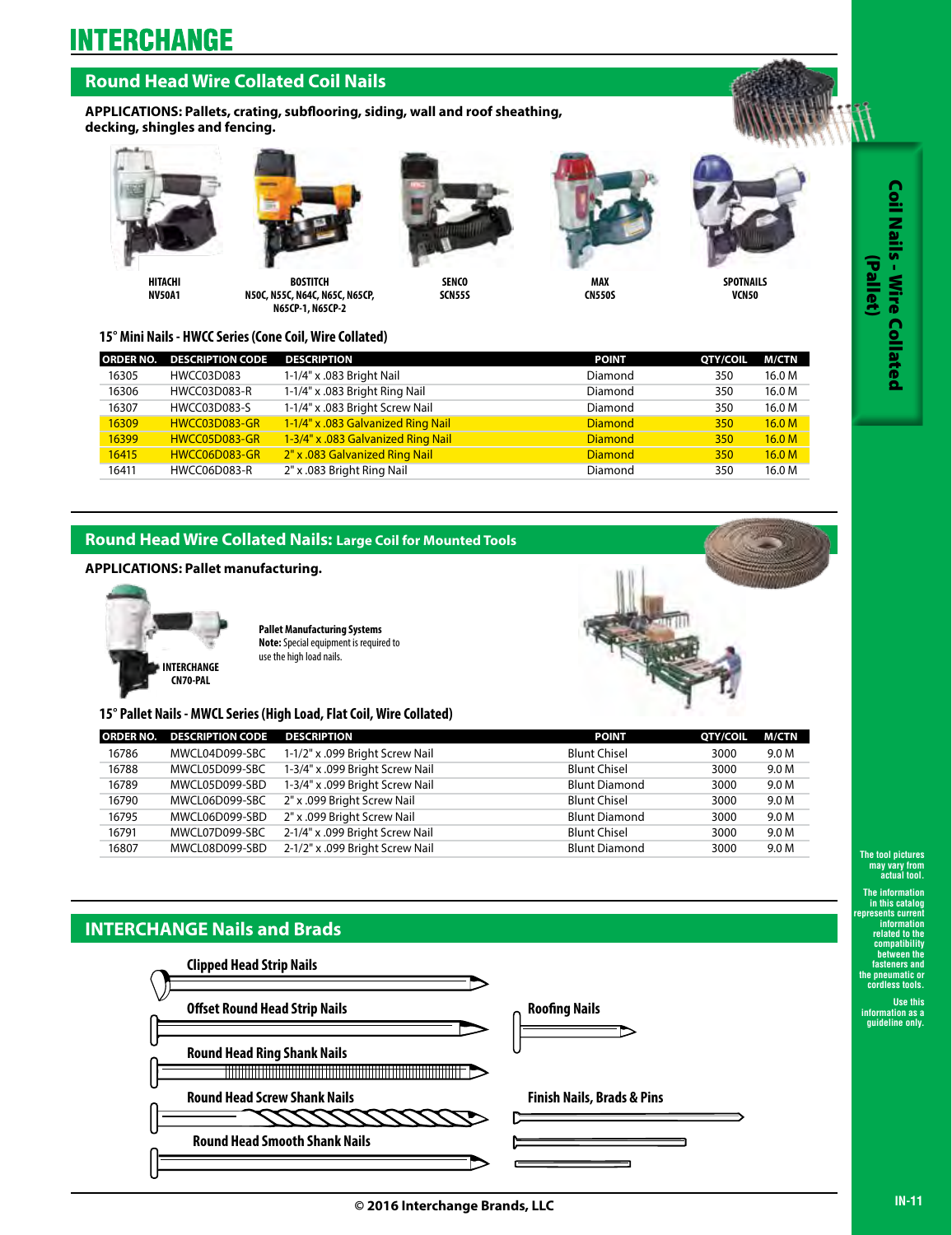## **Round Head Wire Collated Coil Nails**

## **APPLICATIONS: Siding, fencing, decking, shingles, subflooring, sheathing, pallets and crating.**



**INTERCHANGE CN55-15, CN70-15, CN80-15, CN565-15**



**MAX CN55, CN550S, CN565D, CN565S, CN665, CN890S, CN890II** 



**HITACHI NV65AB, NV65AE, NV65AH, NV75AG**

**FASCO F45C CN15W, F48C CN15W-55, F58 CN15W-70, F58 CN15W-80, F6AC CN15W-90B, R4 CN15W-50**



**BOSTITCH N50C, N55C, N64C, N65CP, N65CP-1, N65CP-2**

**SPOTNAILS LCN57, UCNM65** 





**SENCO SCN45, SCN49, SCN49XP, SCN55S, SCN56**



**15° Siding and Fencing Nails - HWCF Series (Flat Coil, Wire Collated)**

| <b>ORDER NO.</b> | <b>DESCRIPTION CODE</b> | <b>DESCRIPTION</b>                         | <b>POINT</b>   | QTY/COIL | <b>M/CTN</b>      |
|------------------|-------------------------|--------------------------------------------|----------------|----------|-------------------|
| 15744            | HWCF04D090-HDGR         | 1-1/2" x .090 Hot Dip Galvanized Ring Nail | <b>Diamond</b> | 350      | 3.6 M             |
| 16720            | HWCF04D092-HDGR         | 1-1/2" x .092 Hot Dip Galvanized Ring Nail | Diamond        | 350      | 3.6 M             |
| 16161            | HWCF04D099-GR           | 1-1/2" x .099 Galvanized Ring Nail         | <b>Diamond</b> | 300      | 9.0 <sub>M</sub>  |
| 16089            | HWCF05D083-GR           | 1-3/4" x .083 Galvanized Ring Nail         | <b>Diamond</b> | 350      | 16.0 <sub>M</sub> |
| 16736            | HWCF05D086-HDGR         | 1-3/4" x .086 Hot Dip Galvanized Ring Nail | <b>Diamond</b> | 350      | 10.5 M            |
| 14685            | HWCF05D090-HDGR         | 1-3/4" x .090 Hot Dip Galvanized Ring Nail | <b>Diamond</b> | 350      | 3.6 M             |
| 16066            | HWCF05D092-GR           | 1-3/4" x .092 Galvanized Ring Nail         | <b>Diamond</b> | 300      | 3.6 <sub>M</sub>  |
| 16745            | HWCF05D092-HDGR         | 1-3/4" x .092 Hot Dip Galvanized Ring Nail | <b>Diamond</b> | 300      | 3.6M              |
| 16220            | HWCF05D099-GR           | 1-3/4" x .099 Galvanized Ring Nail         | <b>Diamond</b> | 300      | 9.0 <sub>M</sub>  |
| 16747            | HWCF06D092-GR           | 2" x .092 Galvanized Ring Nail             | <b>Diamond</b> | 300      | 3.6 <sub>M</sub>  |
| 16743            | HWCF06D092-HDGR         | 2" x .092 Hot Dip Galvanized Ring Nail     | <b>Diamond</b> | 300      | 3.6M              |
| 16114            | HWCF06D099-GR           | 2" x .099 Galvanized Ring Nail             | <b>Diamond</b> | 300      | 9.0 <sub>M</sub>  |
| 16172            | HWCF06D099-HDGR         | 2" x .099 Hot Dip Galvanized Ring Nail     | <b>Diamond</b> | 300      | 9.0 M             |
| 16753            | <b>HWCF07D092-G</b>     | 2-1/4" x .092 Galvanized Nail              | <b>Diamond</b> | 300      | 3.6M              |
| 16764            | HWCF07D092-GR           | 2-1/4" x .092 Galvanized Ring Nail         | <b>Diamond</b> | 300      | 3.6 <sub>M</sub>  |
| 16761            | HWCF07D092-HDG          | 2-1/4" x .092 Hot Dip Galvanized Nail      | <b>Diamond</b> | 300      | 3.6 M             |
| 16766            | HWCF07D092-HDGR         | 2-1/4" x .092 Hot Dip Galvanized Ring Nail | <b>Diamond</b> | 300      | 3.6M              |
| 16130            | <b>HWCF08D099-G</b>     | 2-3/8" x .099 Galvanized Nail              | <b>Diamond</b> | 300      | 9.0 <sub>M</sub>  |
| 16127            | HWCF08D099-GR           | 2-3/8" x .099 Galvanized Ring Nail         | <b>Diamond</b> | 300      | 9.0 <sub>M</sub>  |

*Not all tools accept the full range of fastener sizes listed.* 

## **These INTERCHANGE**

**nails are designed to fit the brands of tools shown. Not all tools accept the full range of fastener slisted. Refere to the tool model's specifications for the fastener size recommendations. THE SECRET WAS SERVED AND RELEASE TO A CONSUMING THE SERVED ON A CONSUMING THE SERVED ON A CONSUMING A CONSUMING THE SERVED ON A CONSUMING THE SERVED ON A CONSUMING THE SERVED ON A CONSUMING THE SERVED CONSUMING THE SERVE** 

(Siding & Fencing)

**Coil Nails - Wire Collated** Siding & Fencing

**Additional sizes may be available.** 

**Some of the items may be available by special order** 

**For information, contact your INTERCHANGE Brands representative.** 

**only.**

*A Note On ACQ (Alkaline Copper Quaternary) and Fastener Recommendations when using Pressure Treated Lumber Refer to your tool model's specifications for the fastener size recommendations.*

*The coating on the HDG nails could be hot dipped zinc, hot dipped wire zinc or thermal diffusion zinc and all comply with ASTM A153 Standards.*

On January 1, 2004, government mandates went into effect requiring companies engaged in pressure-treating lumber as a form of preservative to cease using chemical compounds that contain arsenic. Chromated Copper Arsenic, or CCA, was the most common compound used in the market and its use will nearly cease as a result.

In response to this mandate, several formulations have been and will be hitting the market. While they all will conform to the new government standards for toxicity, almost all of them will be extremely corrosive to any form of metal that comes in contact with wood preserved with them. This includes fasteners, framing hardware, strapping and any other metallic objects. Testing to determine proper recommendations for products that tolerate this corrosive environment have been confusing, contradictory and lacking consensus for the most part.

Until more is understood about the effects of the various formulations on the market with metallic objects in general and fasteners in particular, Interchange Brands® , LLC recommends the use of stainless steel as the basis material for fasteners used in pressure-treated lumber. The peace of mind afforded by using stainless steel far outweighs the cost in what is currently an uncertain situation. Fastener failures caused by accelerated corrosion in the applications where preserved lumber is used could have significant consequences that can be avoided by using stainless steel.